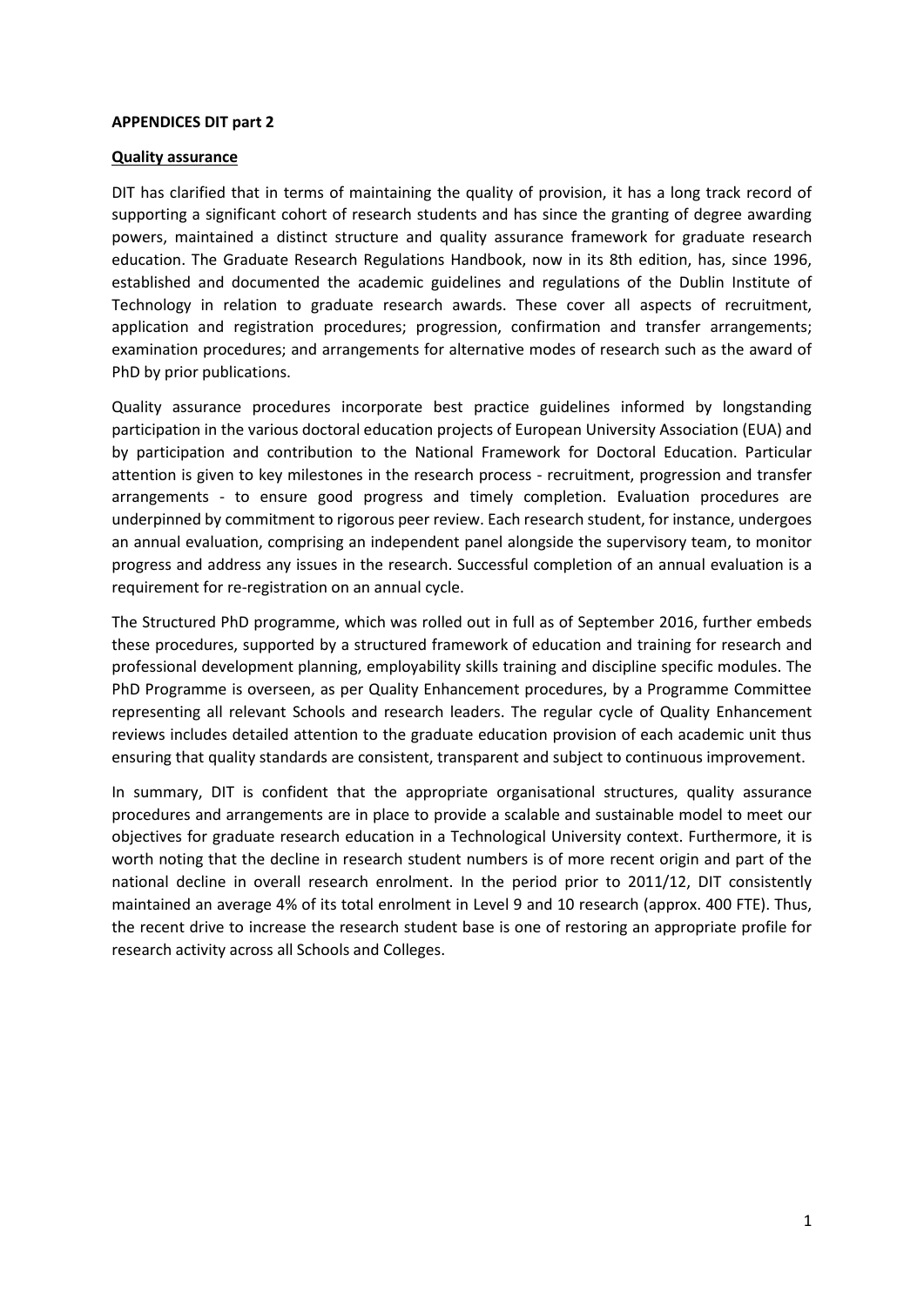## **Research**

The core objectives outlined in the DIT Strategic Plan and further developed in the Research Action Plan are as follows:

- Concentrating and consolidating research activity, including PhD study, in areas of research focus of coherent verifiable strength and national significance to enhance competitiveness and sustainability including:
	- o Strengthening and embedding technology transfer and entrepreneurial activity.
	- o Environment, Energy and Health
	- o Information, Communications and Media Technologies
	- o New Materials and Devices
	- o Society, Culture and Enterprise

They identified three key actions as specific areas of focus to achieve these objectives:-

a. The implementation of an Institute strategy to grow and diversify research funding and sustain its long-term development.

To date, DIT has secured reasonable levels of national funds for research and development. It has been particularly successful in securing awards from bodies such as Enterprise Ireland for collaborative research and proof of concept support. In order to diversify the research funding base, DIT has implemented initiatives to increase the level of funds secured from other national and European funding agencies with a focus on projects of larger scale.

b. Development of research capacity through: a) increasing the number of full-time academic staff that hold a PhD qualification or equivalent and b) growing the proportion of researchactive colleagues.

The Research-Action Plan identified several specific -interventions intended to support and/or incentivise academic colleagues to engage in research for the first time, to re-engage or build their engagement further in terms of research activity. This activity was stimulated by a significant investment programme funded by DIT and underpinned by a team of research support staff across the Institute. As reported through the successive cycles of the Compact, DIT has achieved success in growing its core academic staff with a doctoral qualification from 39% in the baseline year to 45% in 2016.

Increase number of research students outlined in our Research Action Plan and in self-evaluation reports, this action has received significant attention and over the course of the Compact has increased research student numbers from the baseline figure of 300 FTE to just under 500. The focus on increasing the numbers of research students has not been taken in isolation but rather in the context of the overall planned development of the research student profile required both to meet criteria for Technological University designation and to achieve the appropriate level of research activity within Schools and in line with disciplinary norms. Particular attention has been given to ensure that all research activity is underpinned by a robust and rigorous system of quality assurance and that the structures supporting research are effective, scalable and meet best international practice.

As previously indicated, reporting on research students numbers has logically been done on a TU4D Consortium basis. With the full implementation of the joint Graduate Research School in January 2016, all graduate education planning has been undertaken on a joint basis between DIT, IT Tallaght and IT Blanchardstown. Our common goal is to develop the research student base on a joint basis,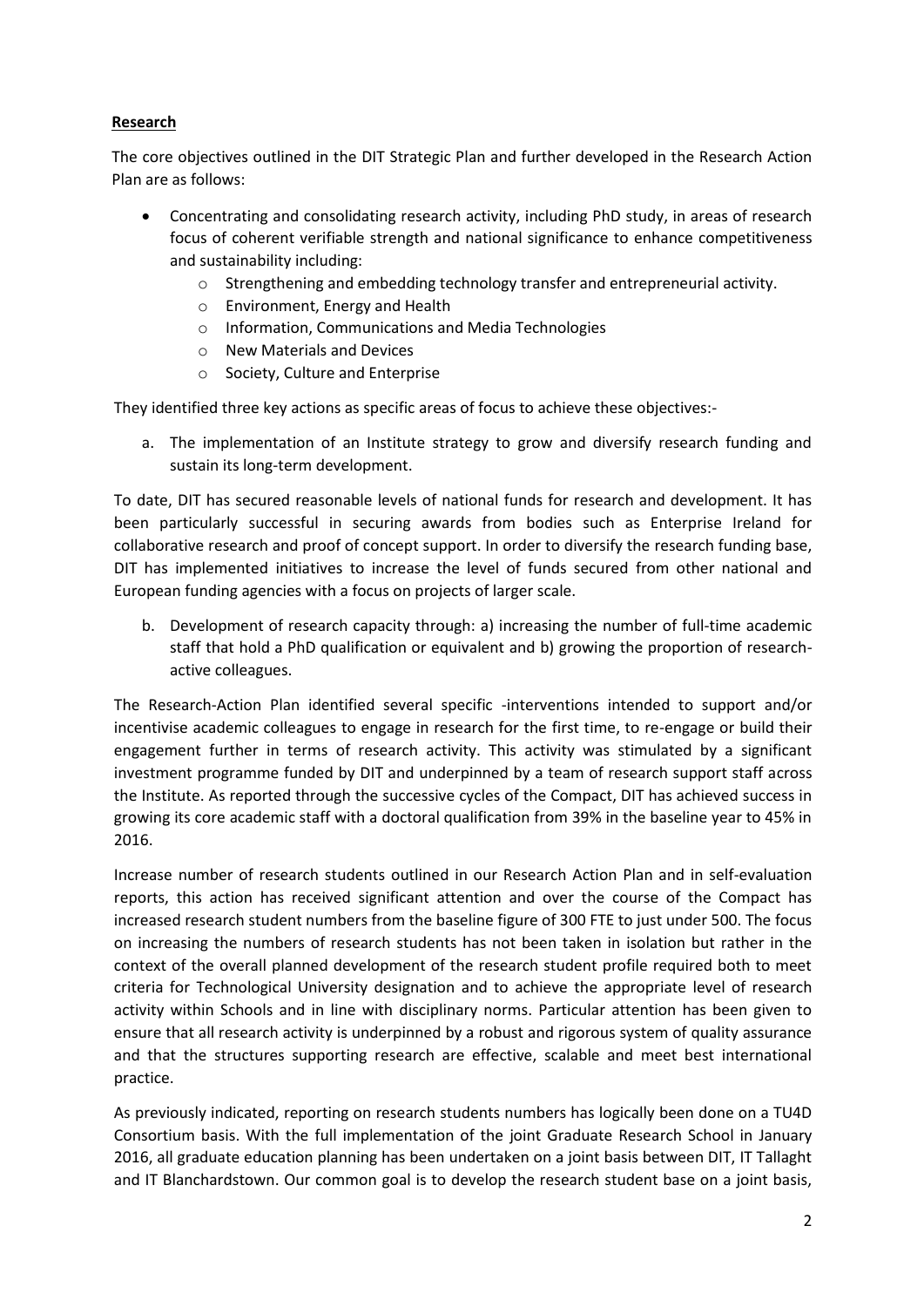meeting the target of 4% of our total Level 8-10 enrolment as research. For this reason, we have presented total enrolment figures on a combined basis.

A system of devolved targets by School, College and Institute has been developed based on research capacity and existing share of research student numbers. This has provided the principal planning vehicle by which targets in individual areas are identified and monitored. (Details of our planning schema are available on request). Reports are presented on a monthly basis to the Graduate Research School Board and tabled at the Academic Councils of the three institutions as well as to the senior management teams. DIT as the largest partner has taken the biggest share of research enrolment. However, an important emphasis of our research development has been to support an even and consistent approach, enabling all Schools to develop their research mission taking into account their various different starting points.

In respect of research funding, figures consist of award values from external competitive research

|                                   | 2013        | 2014        | 2015          | 2016       | 2017          | 2018          |
|-----------------------------------|-------------|-------------|---------------|------------|---------------|---------------|
| <b>HEA Target</b>                 | 64,443,600  | 64,830,000  | £5,250,000    | £5,750,000 | €6,210,000    | €6,706,800    |
| DIT Performance (External Awards) | C12,821,407 | £4,097,517  | C3,792,445    | C5,878.587 | £4,000,074    | $\omega$      |
| <b>Delta</b>                      | 68,377,807  | $-6732.483$ | $-61,457,555$ | €128,587   | $-62,209,926$ | $-65,706,800$ |

In the baseline year for 2013, the DIT performance figure included significant PRTLI funding. This, as we point out in our 2015 SER, had the effect of distorting subsequent years' performance and hence our decision to recalibrate targets based on actual awards on an annual cycle with a projected yearon-year increase. As such, funding performance was below target in 2014 and 2015. However, following a number of important new interventions under the Research Action Plan, this has been turned around so that in 2016 we have met and slightly exceeded the target. Projecting into 2017 and 2018, DIT is on track to comfortably meet its targets, reflecting increased activity and improved performance in external competitive funding rounds.

ln respect of publications, data is collected on a calendar year basis and uses Scopus, Web of Science and other databases to collect annual publication and citation figures. Therefore, the data should be read in terms of the baseline in the calendar year of 2013 and subsequent years.

To clarify the institute's research strategy in the context of the criteria for TU designation, we offer the following:-

DIT with its partners, IT Tallaght and IT Blanchardstown, remain committed to meeting the criteria for Technological University designation, including attaining the target of 4% research student enrolment. Over the course of the Compact period, we have developed strategies to meet this goal, adjusting to the challenging national funding environment and seeking to diversify our funding base. We also look to the increased capacity of the three Institutes combined in order to meet this target and indeed to work towards a sustained process of development to support a trajectory of attaining 7% research student enrolment.

To support this ambitious target within a tight timeframe, DIT as well as our partners in Tallaght and Blanchardstown have increased supports for research development from alternative sources, including philanthropy, self-generated income and industry funding. This, in the context of reduced overall national funding, has been challenging. However, as supported by the evidence supplied in successive SERs, the partners have made significant progress and continue to work towards achieving the common goal for staff and research student profiles.